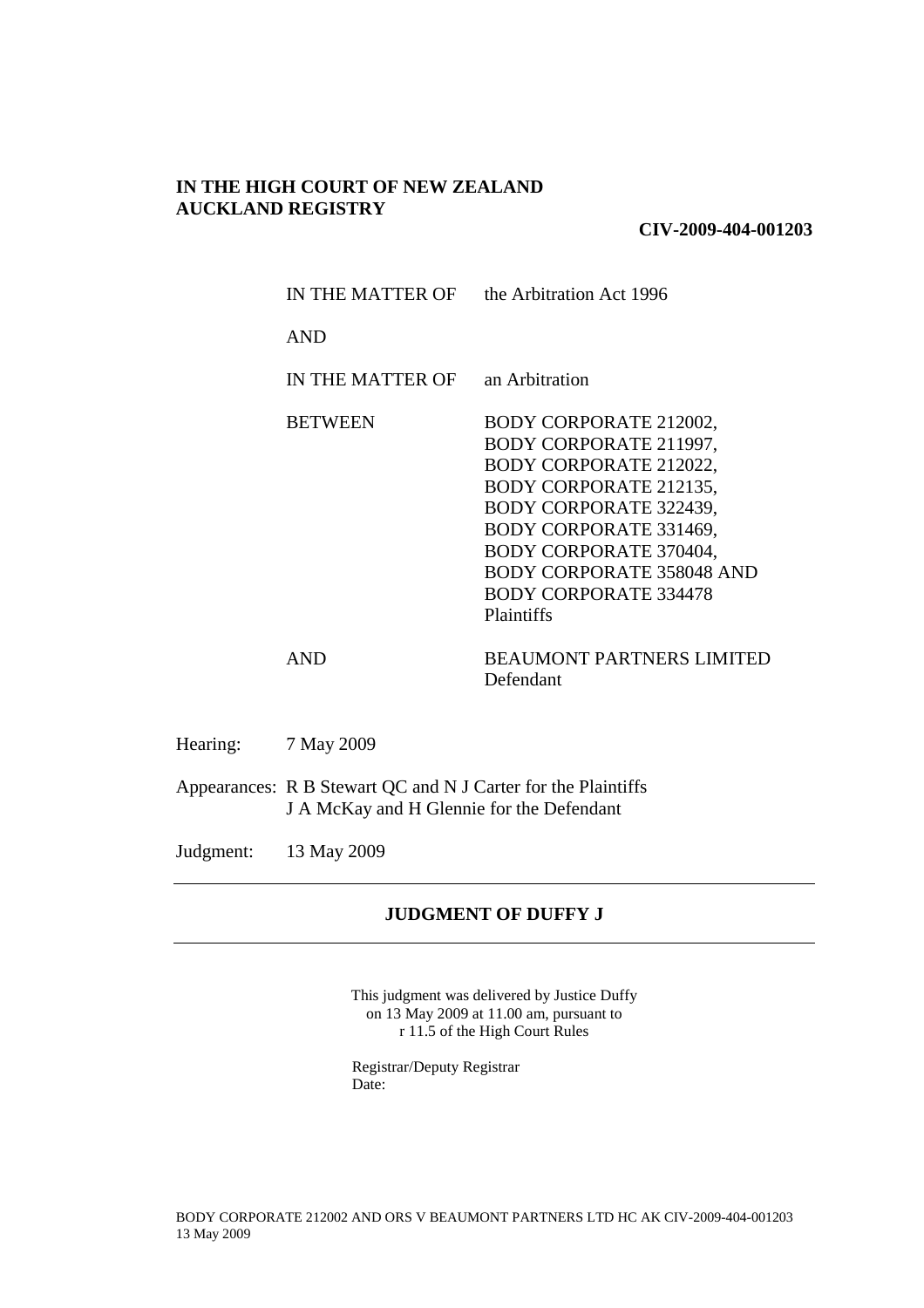[1] This is an application made under cl 5 of the second schedule to the Arbitration Act 1996 for leave to appeal on three questions of law from a decision of an arbitral tribunal dated 10 December 2008.

[2] The arbitral decision resolves a dispute over the amount of rental to be paid for each of nine ground leases, all dated 23 August 2002, for a seven year period commencing on 28 March 2008. The dispute follows the first rent review under each of the leases, which all have identical terms as to rent review. The ground rent for each lot was to be assessed as at 28 March 2008. The leases are all for a 21 year period with perpetual rights of renewal. Rent reviews are to be undertaken at seven yearly intervals.

[3] The applicants are nine bodies corporate, which are the lessees under the subject leases. The respondent, Beaumont Apartments Limited, is the lessor. The leases apply to what is known as the Beaumont Quarter Development. There are 258 apartments of varying sizes spread over the nine lots. On a tenth lot is a gymnasium and swimming pool for the use of the residents of the Beaumont Quarter. On an eleventh lot (Lot 1), there is a building used for commercial offices. It has been designated a heritage building under the Auckland City District Plan.

[4] The Arbitration Act 1996 provides a limited right of appeal against an arbitral award. Clause 5 of the second schedule to the Act provides:

### **5 Appeals on questions of law**

…

- (1) Notwithstanding anything in articles 5 or 34 of Schedule 1, any party may appeal to the High Court on any question of law arising out of an award—
	- (a) If the parties have so agreed before the making of that award; or
	- (b) With the consent of every other party given after the making of that award; or
	- (c) With the leave of the High Court.
- (2) The High Court shall not grant leave under subclause (1)(c) unless it considers that, having regard to all the circumstances, the determination of the question of law concerned could substantially affect the rights of one or more of the parties.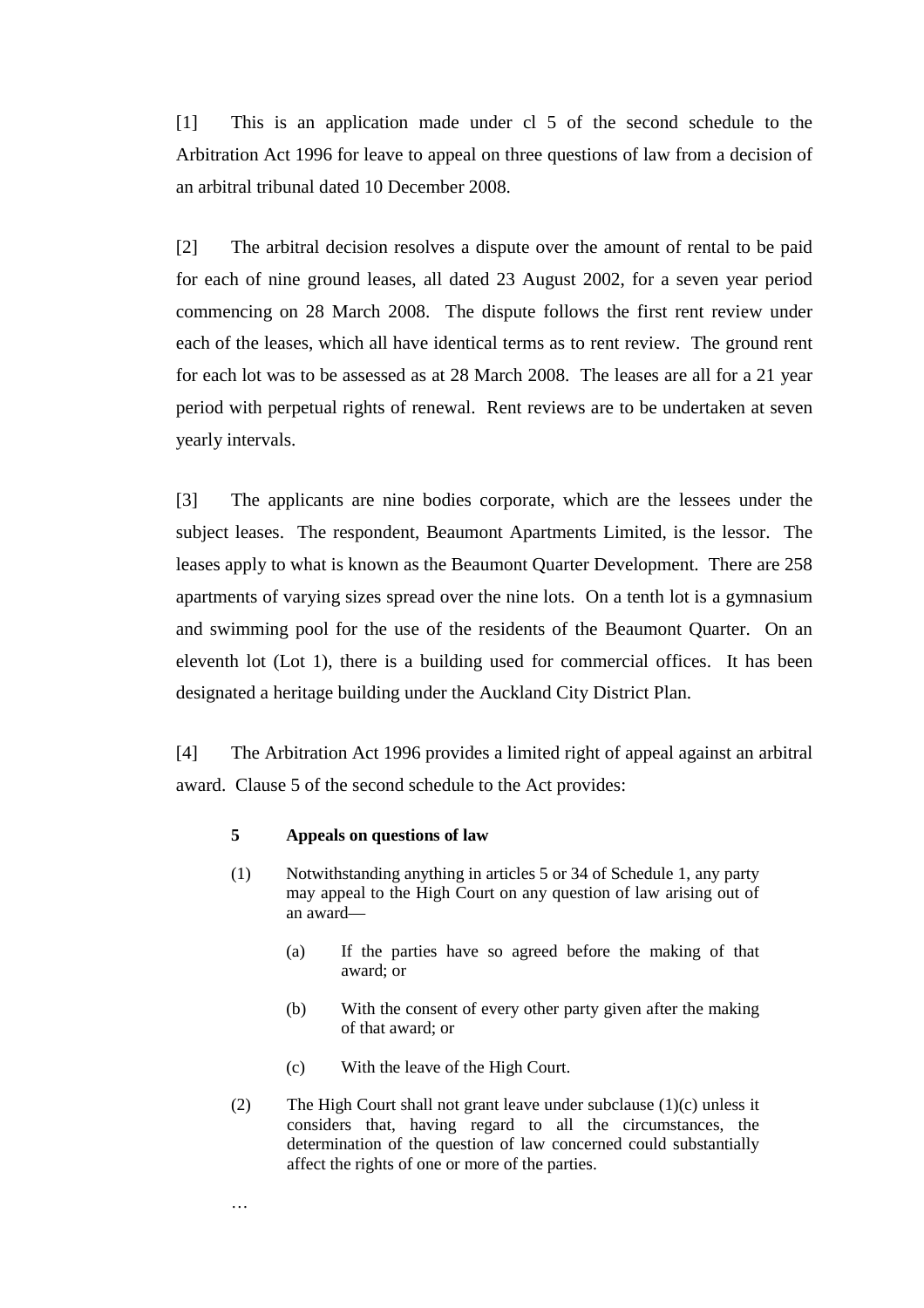[5] Clause 5 restricts a Court from granting leave under subclause 1(c) unless it considers that, having regard to all the circumstances, the determination of the question of law could substantially affect the rights of one or more of the parties.

[6] The first step, therefore, is for the Court to be satisfied that the applicant has identified questions of law that could substantially affect the rights of one or more of the parties. But even if so satisfied, the Court has a residual discretion as to whether or not to grant leave: *Gold & Resource Developments (NZ) Ltd v Doug Hood Ltd* [2000] 3 NZLR 318 at [54]. The legal principles governing the exercise of this discretion are to be found in that judgment. The relevant considerations to take into account when deciding whether or not to exercise the residual discretion are:

- i) The nature of the alleged error. If the question of law involves a one-off point that is of little precedent value, it is only if there are very strong indications of an error that leave to appeal will be granted. Where the question of law has precedent value, or the relationship between the parties is ongoing and will be affected over time by the question, a lower standard is applied. However, even then, the test is that of a "strongly arguable case that an error existed".
- ii) If the question of law under consideration was the very reason for the arbitration, this weighs against the grant of leave to appeal, whereas if the question of law has emerged incidentally during the arbitral process, leave will be granted more readily.
- iii) Where the arbitral tribunal is legally qualified, leave to appeal is more difficult to obtain.
- iv) Where the dispute is of great significance to the parties, this will weigh in favour of granting leave to appeal.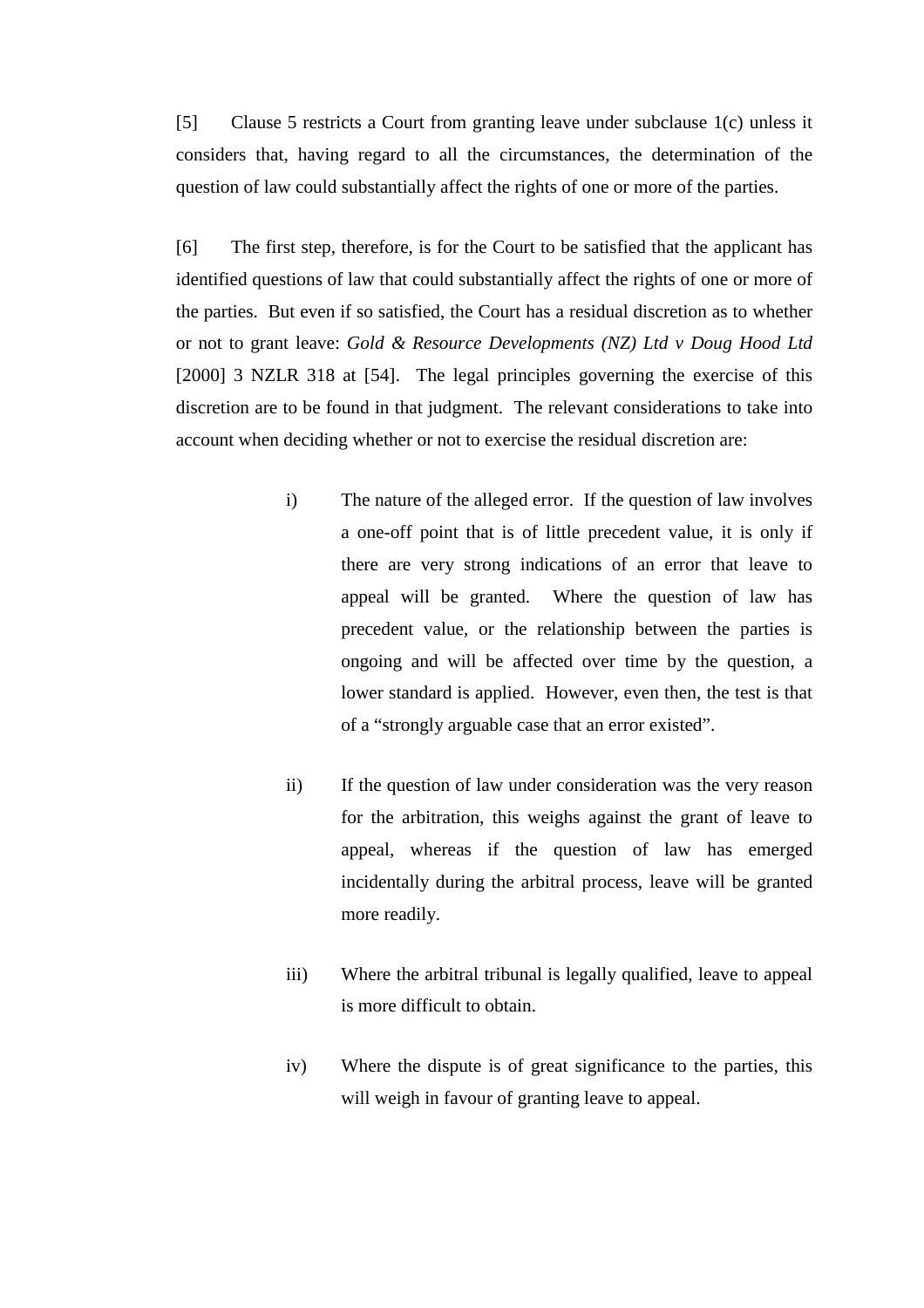- v) Where a substantial amount of money is involved, it might be somewhat easier for the parties to obtain leave.
- vi) Where the likely amount of delay consequent in granting leave is disproportionate to the significance of the dispute, or if the issue is urgent, leave to appeal will be less likely.
- vii) If the parties have agreed that the arbitral award is to be final, this, while not determinative, will weigh against leave to appeal being granted.

[7] The eighth consideration formulated in *Gold & Resource Developments (NZ) Ltd* relates to international arbitrations and is not relevant here.

- [8] The questions of law the applicants rely on are:
	- i) Whether the arbitrator was wrong in concluding that the word "other" should be excluded from the definition of variable "A" in the formula for assessing a lot's Adjusted Market Value in cl 2.3.3 of each lease on the basis that to include the word "other" in the definition did not make commercial sense.
	- ii) Whether the arbitrator was wrong, as a matter of interpretation, when reading the lease as a whole, to ignore, for the assessment of land value, the terms of each lease and, in particular, the prohibition against subdivision of the land.
	- iii) Whether the arbitrator was incorrect in his interpretation of cl 10.2 of each lease, allowing the defendant to charge a penalty interest rate of 19.5 per cent per annum and whether the rate of interest was to apply on any overdue rent down to the date of payment.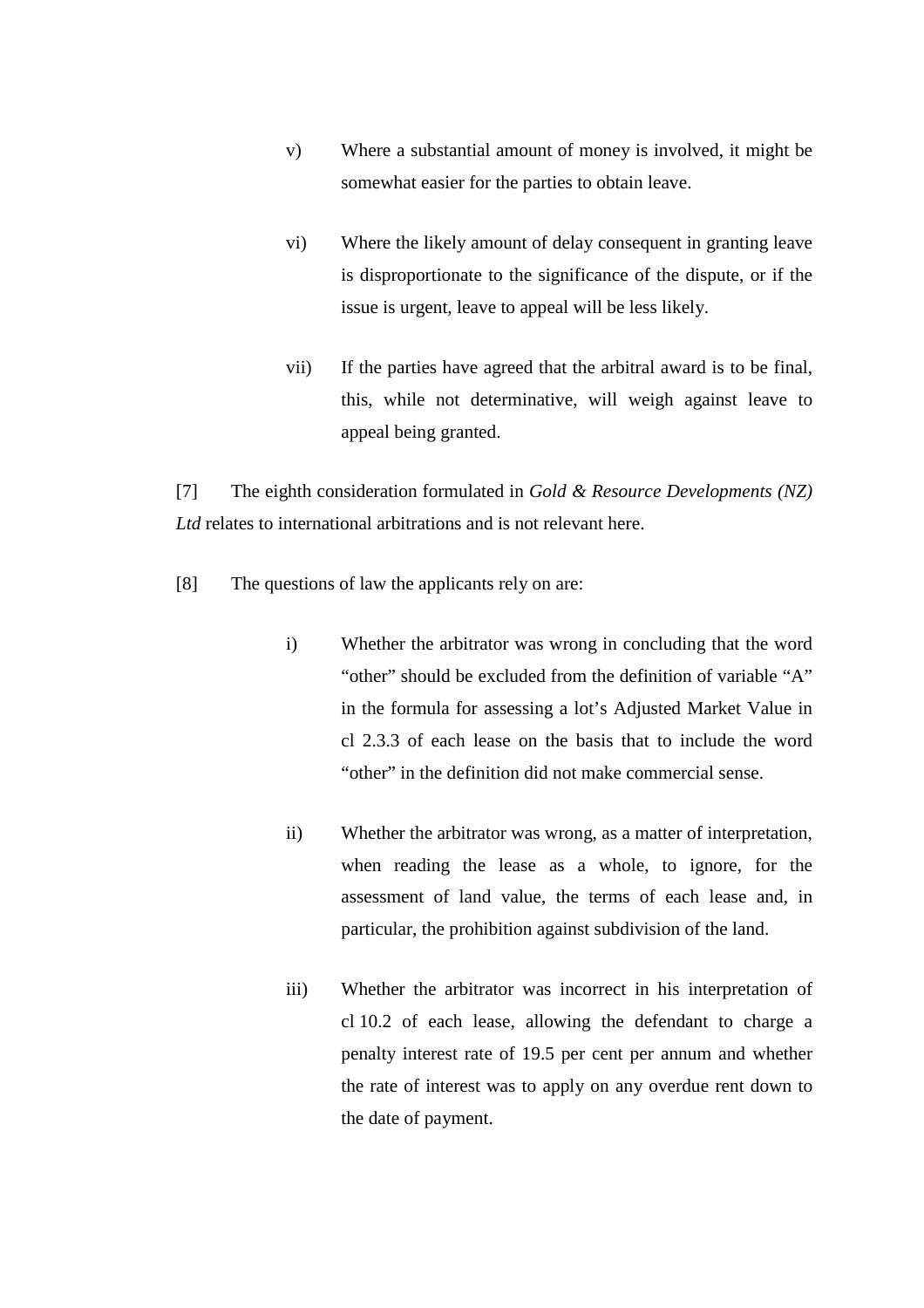I will deal with each question of law in turn.

## **Question 1**

[9] I am satisfied that, in terms of cl 5 of the second schedule, the first question of law is one which could substantially affect the rights of one or more of the parties. I now turn to the considerations formulated in *Gold & Resource Developments (NZ) Ltd*.

[10] The paramount consideration is the nature and strength of the case for establishing an alleged error. Here the respondent has responsibly conceded that the alleged error does not relate to a one-off event; hence the appropriate test to apply is the less stringent test of whether the applicant has established a strongly arguable case for there being an error of law.

[11] The applicants contend that the arbitrator has misinterpreted the rent review clause and this in turn has caused him to reach a wrong conclusion on the outcome of the rent view. The respondents contend that the approach the arbitrator adopted was legally correct. It is necessary to consider the relevant clauses in the leases.

[12] Paragraph 14 of the arbitral decision sets out the relevant terms as to rent review to be found in each lease:

### **2.3 Rent Review**

2.3.1 At any time not earlier than four (4) months (in which regard time shall not be of the essence) prior to each Review date the Lessor may give notice in writing to the Lessee ("the Lessor's notice") setting out the amount which the Lessor considers to be the adjusted market value of the Lot and the new Rent as at that particular Review Date for the period until the next following Review Date accompanied by a certificate signed by a registered valuer supporting the Rent set out in the Lessor's notice and unless within one (1) month (time to be strictly of the essence) after the date of service of the Lessor's notice the Lessee's Representative shall by notice in writing to the Lessor ("the Lessee's notice") dispute the Rent so fixed then the Rent so fixed by the Lessor shall be the Rent payable as from that particular Review Date. The new Rent shall be 7% per annum of the *adjusted market value of the Lot*, as determined either by agreement *or in accordance with clauses 2.3.3 and 2.3.4* (emphasis added).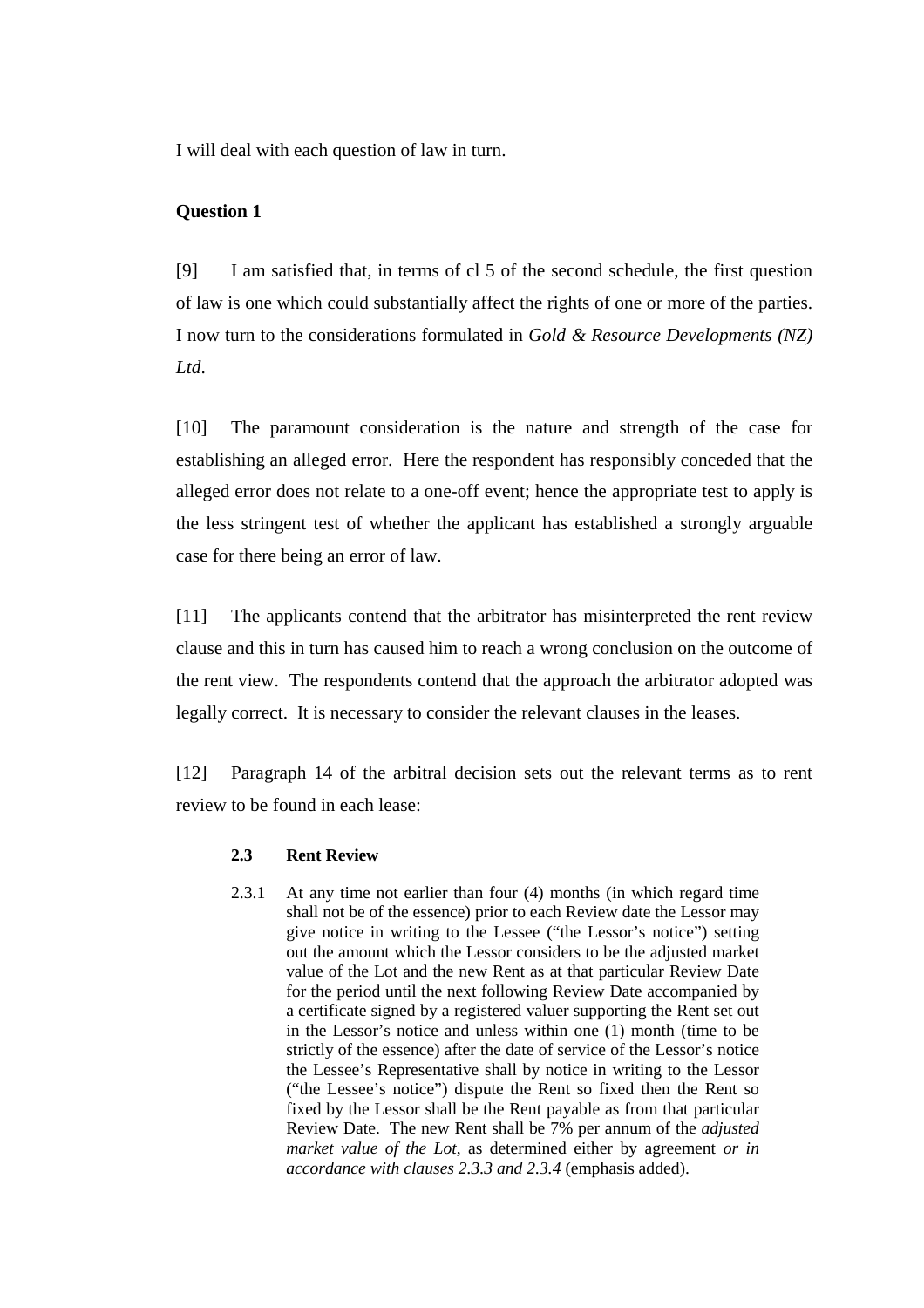- 2.3.2 Notwithstanding that the lessee's Representative may dispute the Lessor's notice of the adjusted market value, pending determine of the adjusted market value either by negotiation or arbitration provided for herein the Lessee shall pay Rent for the Lot at the Rent set out in the Lessor's notice from the particular Review Date subject always to adjustment between the parties once the new Rent is determined by negotiation or arbitration.
- [13] Clause 2.3.3 provided that:

For the purposes of clause 2.3, it is agreed that the "*adjusted market value*" *of the Lot* shall be derived by applying the following formula:

Adjusted Market Value  $= A x$  $\mathsf{C}$ B

Where:

A = the sum of the *current (not adjusted) market values* individually assessed *in respect of all other non-commercial lots in the Development*. For the purposes of this clause a "non-commercial lot" is a lot which is used predominantly (but not exclusively) for residential accommodation. (emphasis added)

Clause 2.3.3 then goes on to define what variable "B" represents and what variable "C" represents. The clause then continues with the following statement:

In assessing the *current market values for the purposes of variable A in the formula* above, the valuers and any arbitrator shall:

- (a) make the following assumptions in respect of *the Lot (and all other non-commercial lots in the Development):*
	- (i) It is deemed to be vacant freehold residential land situated on firm, level, natural land;
	- (ii) That all essential services such as electricity, gas, telephone, sewerage and water supply are available to the Lot;
	- (iii) The Lot is unencumbered by any restrictions as to title or use;
	- (iv) That the Lot is being sold on the open market by a hypothetical willing vendor to a hypothetical willing purchaser without compulsion and on an arm's length basis.
	- (v) The Lot is able to be developed to its fullest potential.
	- (vi) The underlying zoning at the Review Date applies to the Lot provided that such development potential shall not be less than the potential existing under the prevailing zoning at the Commencement Date.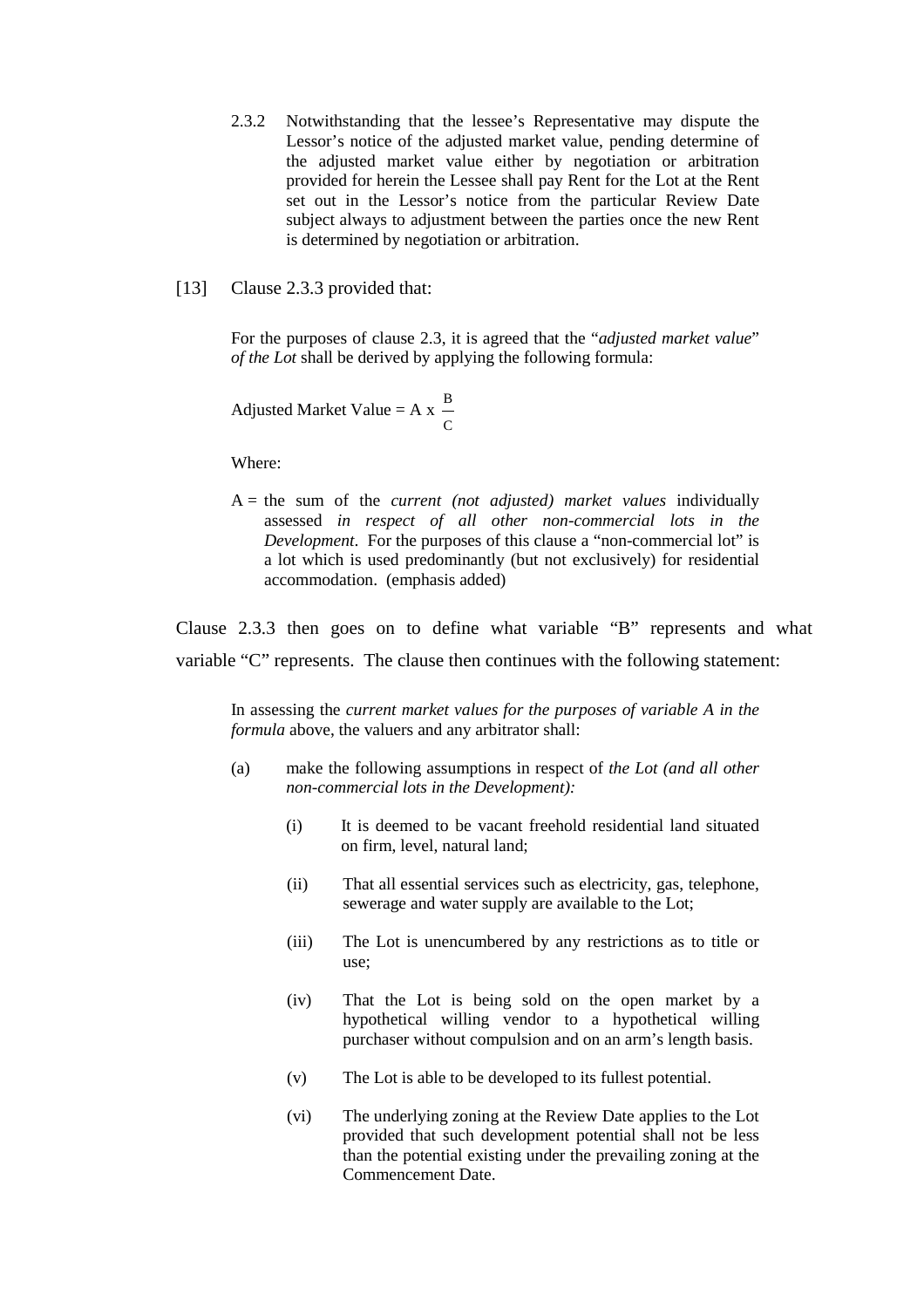- (vii) Primary sales comparisons will be land of a similar zoning and in comparable locations.
- (b) disregard *in respect of the Lot (and all other non-commercial lots in the Development);*
	- (i) Any possibility that the Lot may be used for a purpose or be developed in any way otherwise than for residential apartments or terraced houses;
	- (ii) Any deleterious condition of the Lot;
	- (iii) Any nuisance or adverse effect arising from the use of any surrounding land;
	- (iv) the value or existence of the Lease and the value of any buildings structures, fixtures or any other improvements erected or made on the Lot.

[14] The considerations set out in (a) and (b) have become known as the "compulsory Regards and Disregards". I will also use these terms.

### [15] The arbitrator found at para 71:

… It does not make commercial sense for the value of the subject lot to be excluded from the formula for its own valuation. The situation is similar to that in the *Rattrays Wholesale* case where subsequent references indicate that there had been an omission made in the first reference.

In reaching this conclusion, the arbitrator was referring to the fact that the definition of variable "A" referred to "all other non-commercial lots" and made no reference to the lot that was the subject of the rent review. But then in the latter part of the same clause, the compulsory Regards and Disregards for assessing the current market values of those lots that made up the sum of the lots used in variable "A" contained references to the lot that was being rent reviewed as well as to "other noncommercial lots". Thus there was an apparent inconsistency on the face of cl 2.3.3.

[16] At para 72 of his decision the arbitrator said:

Had there not been the references to the subject lot in the compulsory Regards and Disregards, the Tribunal would have concluded that the exclusion of the subject lot in Item A of the formula whilst odd, did not provide an occasion where the clear meaning would have to be ignored. However, the inconsistency between the two provisions tilts the balance of this difficult decision in favour of the Lessor's submissions. The *Rattray* case provides a precedent.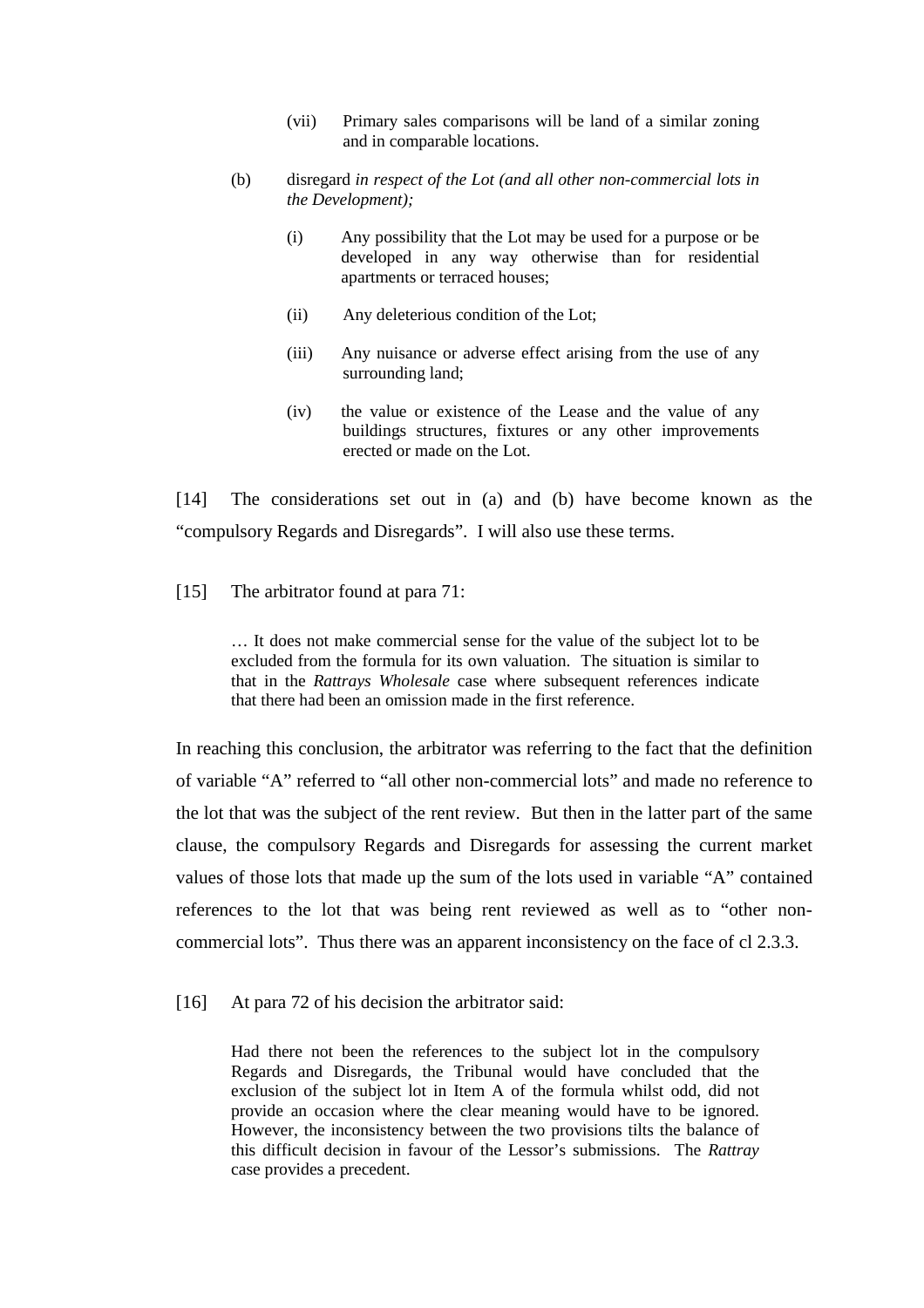[17] The applicants contend that the arbitrator has disregarded the literal meaning of variable "A" in favour of a meaning that makes commercial sense. I was referred to a number of authorities where the Courts have held that the literal meaning of the terms of a contract must be adhered to. However, these were all cases where there was no apparent inconsistency between the contractual terms under consideration. Here there is such an inconsistency. It could only be resolved by reading the definition in variable "A" in the way in which the arbitrator read it, or by reading the compulsory Regards and Disregards as if they made no reference to the lot being rent reviewed. Given the number of times the Regards and Disregards refer to the lot being rent reviewed, I consider that the approach taken by the arbitrator causes less violence to the language of the clause. There is nothing which the applicants have drawn to my attention that would persuade me there is a strongly arguable case for saying the arbitrator has wrongly interpreted cl 2.3.3.

[18] When I turn to the other considerations formulated in *Gold & Resource Developments (NZ) Ltd*, I find that the applicants have shown that the dispute is of great significance to the parties and that it involves a substantial amount of money. They have also shown that the likely amount of delay that would be consequent on the grant of leave to appeal is not disproportionate to the significance of the dispute. This is a case where the parties have not agreed that the arbitral award would be final. That factor, therefore, is neutral.

[19] Against the considerations in the applicants' favour, there is the fact I have not found the error identified in this question of law to be strongly arguable. Furthermore, this question of law was one of the very reasons for the arbitration and, this, therefore, weighs against exercising the discretion. I also consider that the arbitrator concerned, Sir Ian Barker QC, is a well respected legal practitioner with extensive experience in commercial arbitration. He was the former Senior Puisne Judge of this Court. The legal qualification of the arbitrator is another factor that tells against the grant of leave to appeal. Although there are some considerations which do favour the applicants, the majority of the considerations do not. Furthermore, the most important consideration, whether the applicants can point to a strongly arguable case, has not been made out. It follows that the weight of the considerations is against the grant of leave for question one.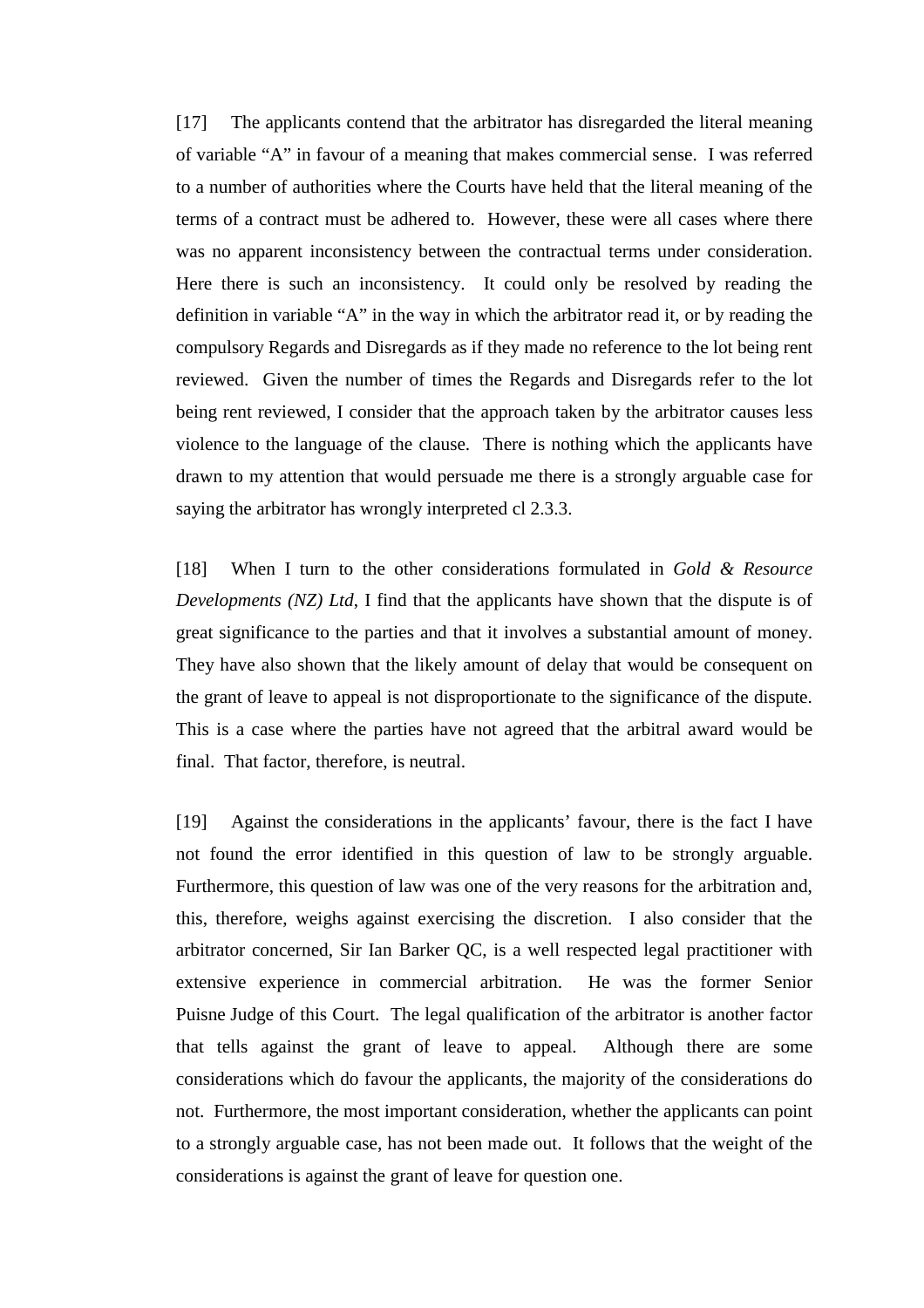### **Question 2**

[20] This requires me to consider if the applicants have made out a strongly arguable case as to whether the arbitrator was wrong to ignore, for the assessment of land value, the terms of each lease and, in particular, the prohibition against subdivision of the land. One of the terms of the leases under review is prohibition against subdivision. For the purposes of valuation for a rent review, the compulsory Regards require the arbitrator to view the land as vacant, freehold, residential land situated on firm, level, natural land. The compulsory Disregards require the arbitrator to exclude the existence of the leases from the valuation assessment. The arbitrator found that since the prohibition on subdivision was imposed by a term of the lease, this should be ignored. There is nothing to which the applicants have drawn my attention that would cause me to conclude that they have shown there is a strongly arguable case the arbitrator was wrong to have reached this view. As for the other considerations from *Gold & Resource Developments (NZ) Ltd*, they apply in the same way as for question one. It follows that the applicants have failed to show proper cause for leave to be granted to appeal on question two.

## **Question 3**

[21] This question raises the issue of whether or not the arbitrator was wrong in his interpretation of cl 10.2 of each lease, allowing the defendant to charge a penalty interest rate of 19.5 per cent per annum and whether the rate of interest was to apply on any overdue rent down to the date of payment. The amount of money in dispute, which is 2.0 per cent of the total awarded interest amount of \$54,982.95, comes to \$1,127.15. This issue fails to meet the legal requirements for leave to appeal set out in cl 5(2). Given the amounts in issue, the applicants cannot show the question raised in question three is one that could substantially affect the rights of one or more of the parties.

## **Result**

#### [22] Leave to appeal is refused